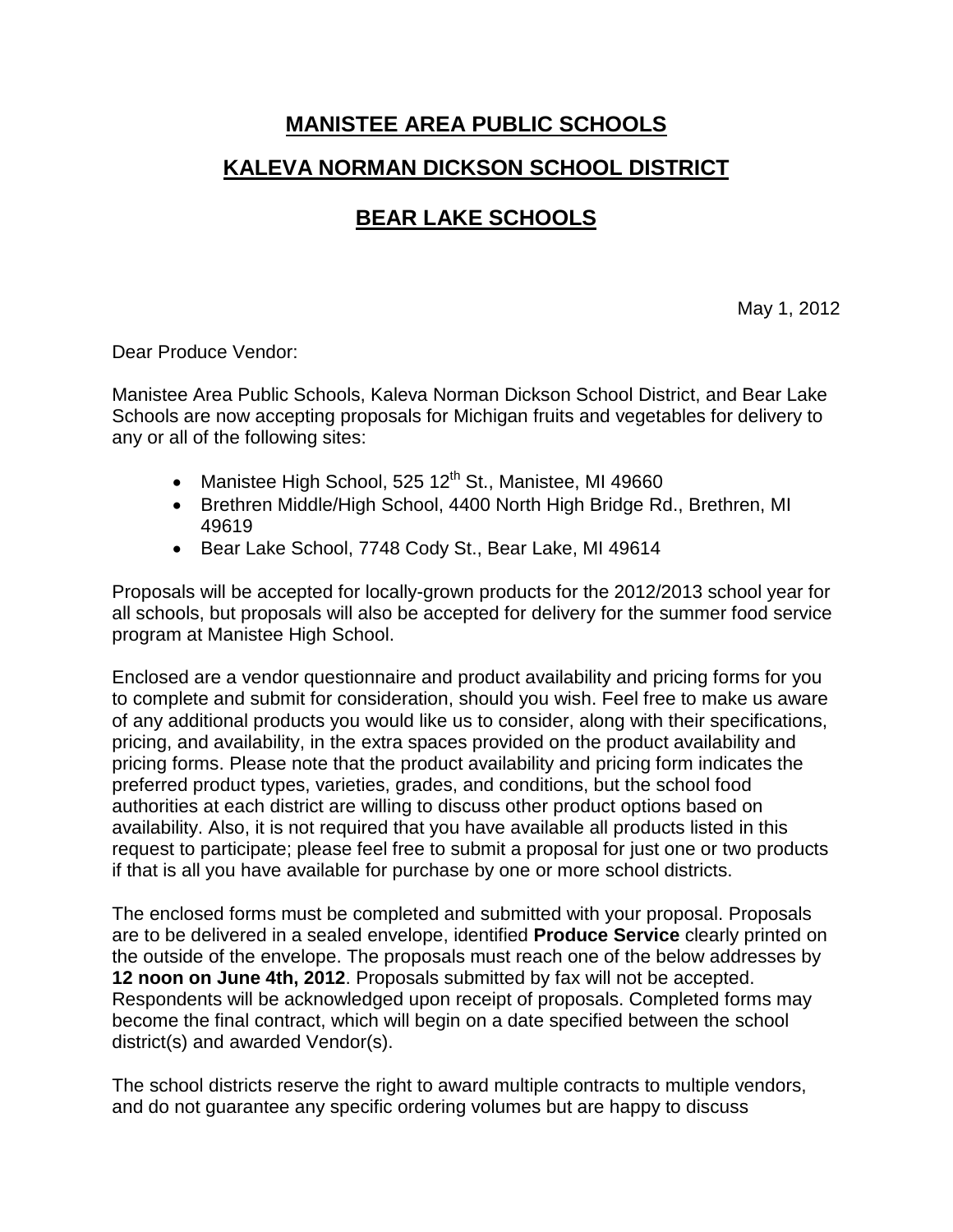anticipated use. All successful Vendor(s) may be asked to meet with the school districts' Food/Nutrition Services and Administration individually or collectively prior to delivery of produce and/or school presentations. All arrangements between the school district(s) and successful Vendor(s) regarding delivery schedules, ordering, payment, and availability/seasonality of produce will be made during that meeting. Additionally, successful Vendor(s) may be asked to host school field trips and/or visit schools within the districts and present their products to students and staff as an educational tool and hands-on method for introducing local produce within the school or cafeteria.

Please direct all responses, questions, and inquiries to:

Kathy Gutowski **Vertain Comber** Jenice Momber Manistee Area Public Schools<br>
525 12<sup>th</sup> St. School Districts<br>
Food Service Di Manistee, MI 49660 4400 N High Bridge Rd 231-398-3695 Brethren, MI 49619 [kgutowski@manistee.org](mailto:kgutowski@manistee.org) 231-477-5353 ext. 304

Director of Nutrition Services Kaleva Norman Dickson and Bear Lake **Food Service Director** [jmomber@manistee.org](mailto:jmomber@manistee.org)

We look forward to working with you to provide fresh Michigan fruits and vegetables to our students. Thank you for your consideration.

Sincerely,

Kathy Gutowski and Jenice Momber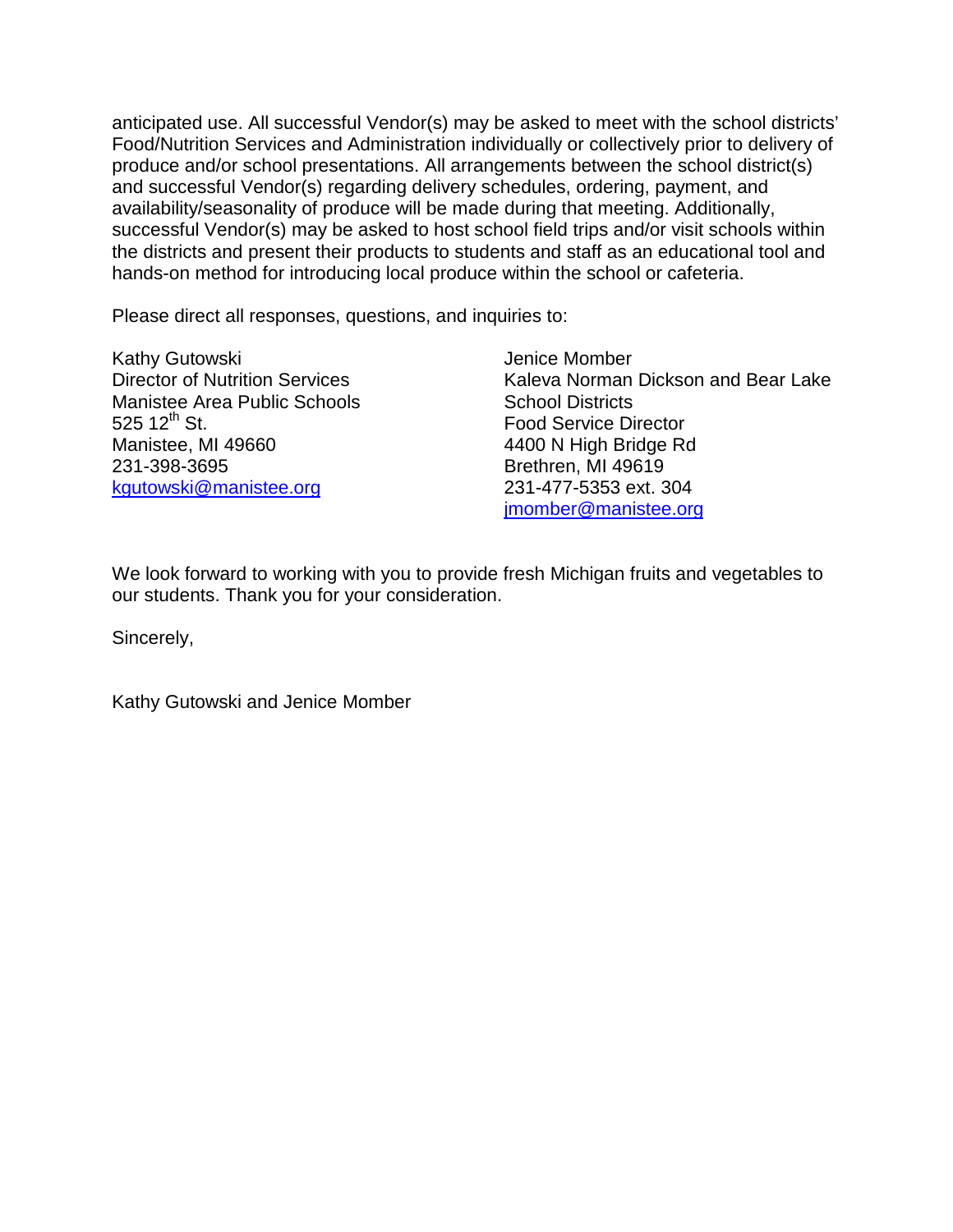## Manistee Area Farm to School Project<br>Vendor Questionnaire

| Schools to which you are willing to deliver (see list on first page of cover letter):                                                                                                                                            |
|----------------------------------------------------------------------------------------------------------------------------------------------------------------------------------------------------------------------------------|
| <u> 1989 - Johann Barn, amerikan bandar bandar bandar bandar bandar bandar bandar bandar bandar bandar bandar ba</u>                                                                                                             |
| Please describe method and vehicle for delivery:                                                                                                                                                                                 |
|                                                                                                                                                                                                                                  |
| Amount of liability insurance coverage (provide copy of policy): ________________                                                                                                                                                |
|                                                                                                                                                                                                                                  |
|                                                                                                                                                                                                                                  |
|                                                                                                                                                                                                                                  |
| Payment terms (receipt must be left at each delivery, one statement to be paid to<br>vendor):                                                                                                                                    |
| List any inspections your facility receives from USDA/State/Local Inspectors and their                                                                                                                                           |
|                                                                                                                                                                                                                                  |
|                                                                                                                                                                                                                                  |
| Please attach copies of latest inspection report(s), and a copy of the food safety and<br>sanitation plan for your farm/business.                                                                                                |
| Please describe your pest management practices:                                                                                                                                                                                  |
|                                                                                                                                                                                                                                  |
|                                                                                                                                                                                                                                  |
| Credit/return policy for poor quality:<br>Series and the contract of the contract of the contract of the contract of the contract of the contract of the contract of the contract of the contract of the contract of the contrac |
|                                                                                                                                                                                                                                  |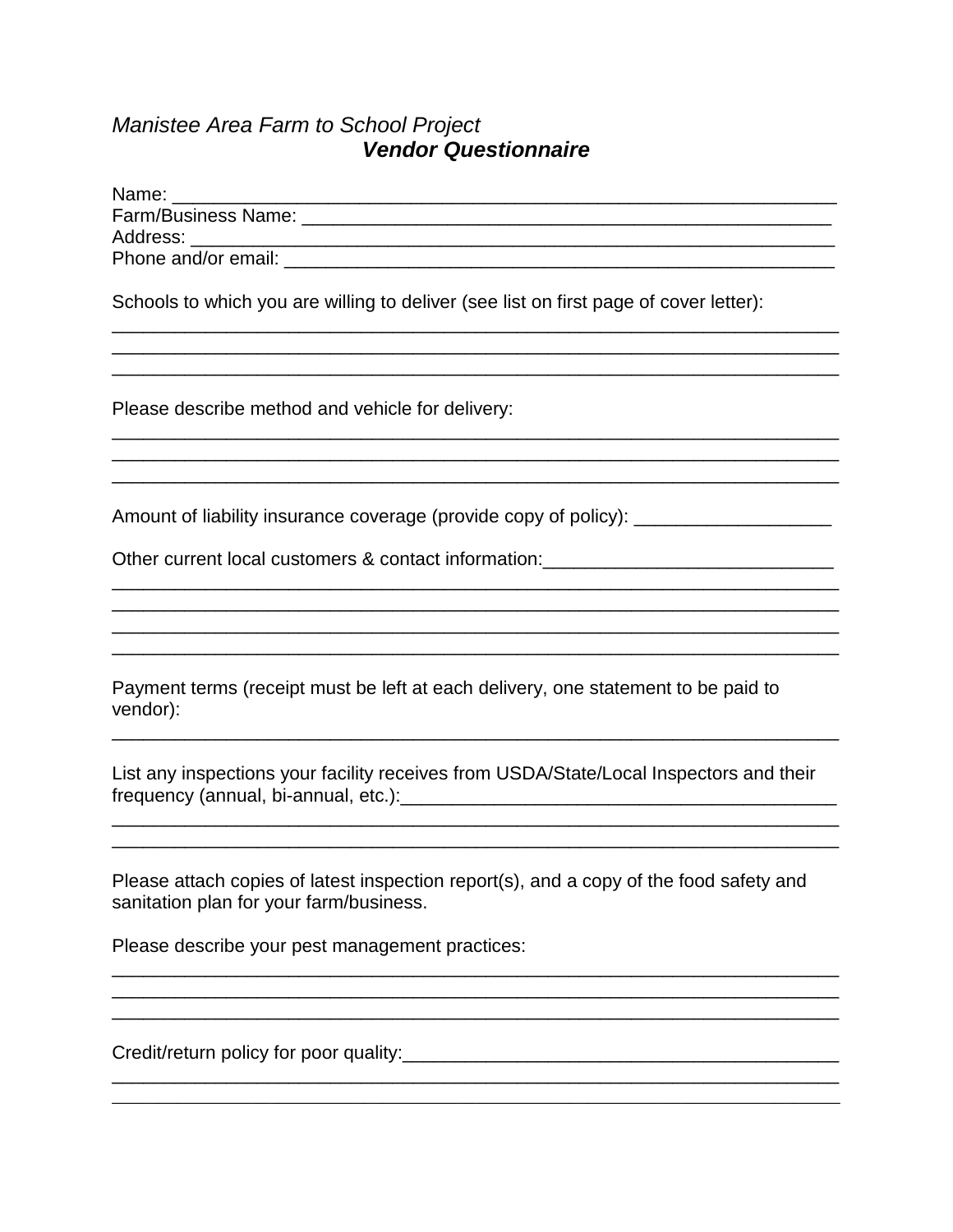## *Manistee Area Farm to School Project Product Availability and Pricing Form*

Name of Vendor and Business/Farm Name: \_\_\_\_\_\_\_\_\_\_\_\_\_\_\_\_\_\_\_\_\_\_\_\_\_\_\_\_\_\_\_\_\_\_\_\_\_\_\_\_\_\_\_\_\_\_\_\_\_\_\_\_\_\_\_\_\_\_\_\_\_\_\_\_\_\_\_\_\_\_

Contact Information: \_\_\_\_\_\_\_\_\_\_\_\_\_\_\_\_\_\_\_\_\_\_\_\_\_\_\_\_\_\_\_\_\_\_\_\_\_\_\_\_\_\_\_\_\_\_\_\_\_\_\_\_\_\_\_\_\_\_\_\_\_\_\_\_\_\_\_\_\_\_\_\_\_\_\_\_\_\_\_\_\_\_\_\_\_\_\_\_\_

Signature: \_\_\_\_\_\_\_\_\_\_\_\_\_\_\_\_\_\_\_\_\_\_\_\_\_\_\_\_\_\_\_\_\_\_\_\_\_\_\_\_ Date: \_\_\_\_\_\_\_\_\_\_\_\_\_\_\_\_\_\_\_\_\_\_

Please fill in count, pack, price, projected quantity, minimum delivery, and months available for applicable products. In the space provided, add any additional products or varieties of products that you have available and would like us to consider.

| <b>Product</b>     | Count | Variety    | Quality         | <b>Packed</b> | <b>Condition/Description</b>     | <b>Price</b> | Projected<br>Quantity | <b>Minimum</b><br><b>Delivery</b> | <b>Months</b><br>available |
|--------------------|-------|------------|-----------------|---------------|----------------------------------|--------------|-----------------------|-----------------------------------|----------------------------|
|                    |       |            |                 |               | Ripe, firm, crisp, juicy, smooth |              |                       |                                   |                            |
|                    |       |            |                 |               | skin free of blemishes, bruises  |              |                       |                                   |                            |
|                    |       | Any        | US Fancy or     |               | and scars. Color typical of      |              |                       |                                   |                            |
| Apples             |       | variety    | <b>US No. 1</b> |               | variety. Washed.                 |              |                       |                                   |                            |
|                    |       |            |                 |               | Closed bracts. Stalks should     |              |                       |                                   |                            |
|                    |       |            |                 |               | be free of excess woody fiber    |              |                       |                                   |                            |
|                    |       |            |                 |               | in the stem. Free from decay     |              |                       |                                   |                            |
| Asparagus          |       |            | US No. 1 or 2   |               | and serious damage.              |              |                       |                                   |                            |
|                    |       | Bluecrop,  |                 |               |                                  |              |                       |                                   |                            |
|                    |       | Elliott,   |                 |               | Fruit should be fully blue and   |              |                       |                                   |                            |
|                    |       | Duke or    |                 |               | firm; Free of decay, injury,     |              |                       |                                   |                            |
| <b>Blueberries</b> |       | equivalent | <b>US No. 1</b> |               | mold, and attached stems.        |              |                       |                                   |                            |
|                    |       |            |                 |               | Uniform size and color. Sweet,   |              |                       |                                   |                            |
|                    |       | Yellow,    |                 |               | well-developed kernels. Free     |              |                       |                                   |                            |
|                    |       | White, or  | US Fancy,       |               | from insect injury, damage, or   |              |                       |                                   |                            |
| Corn, sweet        |       | Bi-color   | Husked          |               | decay                            |              |                       |                                   |                            |
|                    |       |            |                 |               |                                  |              |                       |                                   |                            |
|                    |       |            |                 |               | Fairly well colored, well        |              |                       |                                   |                            |
| Cherries,          |       | Any        | US No 1 or US   |               | formed, and clean. Free from     |              |                       |                                   |                            |
| sweet              |       | variety    | Commercial      |               | decay or damage.                 |              |                       |                                   |                            |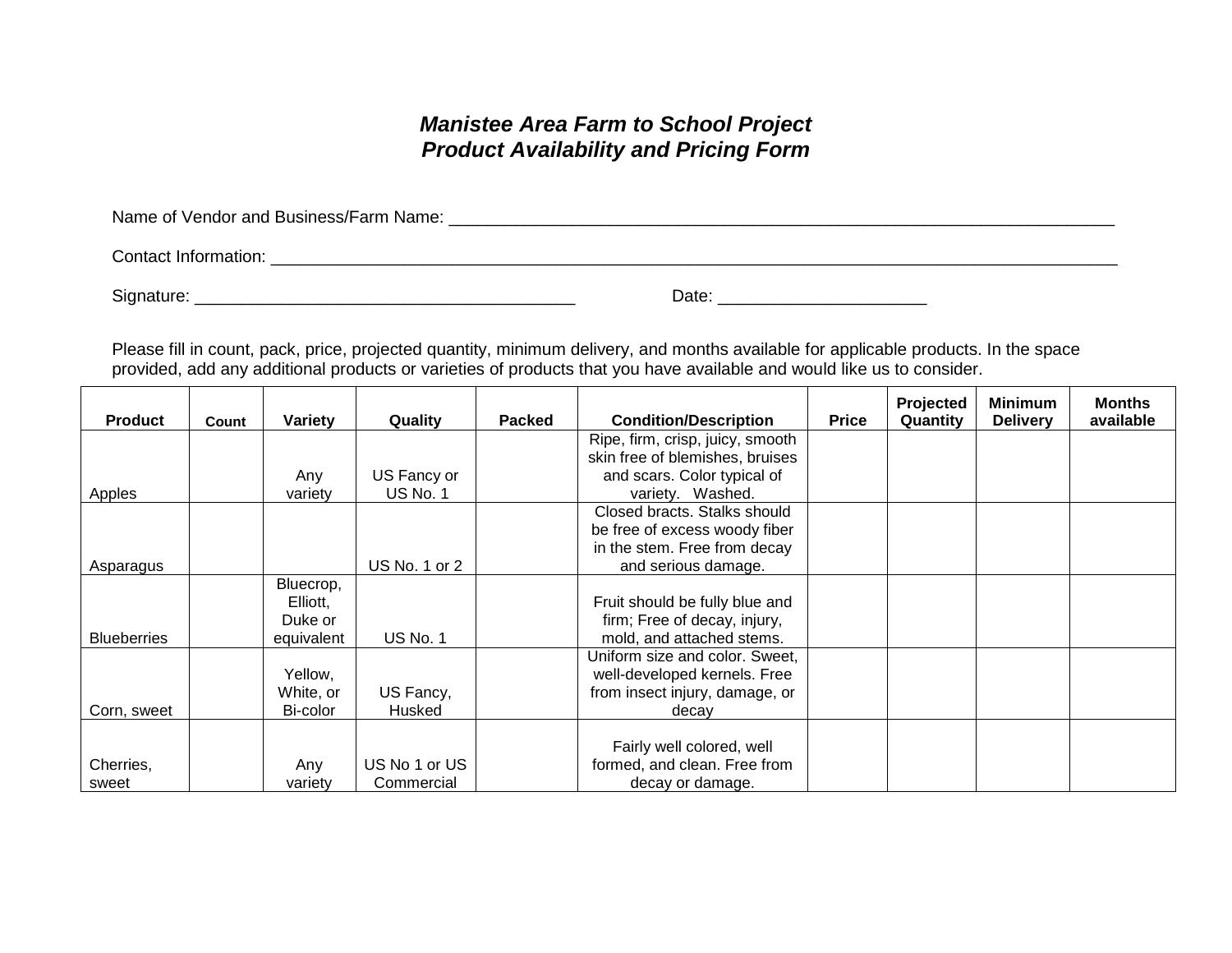Name of Vendor and Farm/Business Name: \_\_\_\_\_\_\_\_\_\_\_\_\_\_\_\_\_\_\_\_\_\_\_\_\_\_\_\_\_\_\_\_\_\_\_\_\_\_\_\_\_\_\_\_\_\_\_\_\_\_\_\_\_\_\_\_\_\_\_\_\_\_\_\_\_\_\_\_\_\_

Signature: \_\_\_\_\_\_\_\_\_\_\_\_\_\_\_\_\_\_\_\_\_\_\_\_\_\_\_\_\_\_\_\_\_\_\_\_\_\_\_\_ Date: \_\_\_\_\_\_\_\_\_\_\_\_\_\_\_\_\_\_\_\_\_\_

|              |            |                 | Ripe, fairly well formed, full    |  |  |
|--------------|------------|-----------------|-----------------------------------|--|--|
|              |            |                 | pods. Fairly bright in color and  |  |  |
| Green        | Any        | US Fancy or     | fairly tender. Free of damage.    |  |  |
| <b>Beans</b> | variety    | <b>US No. 1</b> | Loose dirt removed.               |  |  |
|              |            |                 | Fresh with bright color. Free     |  |  |
|              | Any        | US Fancy or     | from browning, decay, and         |  |  |
| Lettuce      | variety    | <b>US No. 1</b> | wilt. Washed.                     |  |  |
|              | Bartlett,  |                 | Mature, ripe, well-formed fruit.  |  |  |
|              | Bosc, or   |                 | Free from decay, damage, and      |  |  |
| Pears        | Equivalent | <b>US No. 1</b> | insect injury.                    |  |  |
|              | Stanley,   |                 |                                   |  |  |
|              | Damson,    |                 | Well-formed fruit, ripe, clean    |  |  |
|              | <b>or</b>  | US Fancy or     | fruit. Free from decay,           |  |  |
| Plums        | equivalent | US No. 1        | damage, and sunscald.             |  |  |
|              |            |                 | Firm and smooth, (not             |  |  |
|              |            |                 | wrinkled); free of soft and/or    |  |  |
|              |            |                 | dark spots, cut surfaces,         |  |  |
|              |            |                 | greening, sprouts, or damage.     |  |  |
|              | Ass't      | US Extra No.    | Color typical of variety. Loose   |  |  |
| Potatoes     | varieties  | 1 or US No. 1   | dirt removed, and washed.         |  |  |
|              |            |                 | Ripe, firm, and fairly well       |  |  |
|              |            |                 | formed. Fairly young and          |  |  |
| Squash,      | Ass't      |                 | tender. Color typical of variety. |  |  |
| summer       | varieties  | <b>US No. 1</b> | Free from decay or damage.        |  |  |
|              |            |                 | Well matured with color typical   |  |  |
|              |            |                 | of variety. Free from serious     |  |  |
| Squash,      | Ass't      |                 | damage, not broken or             |  |  |
| winter       | varieties  | US No. 1 or 2   | cracked.                          |  |  |